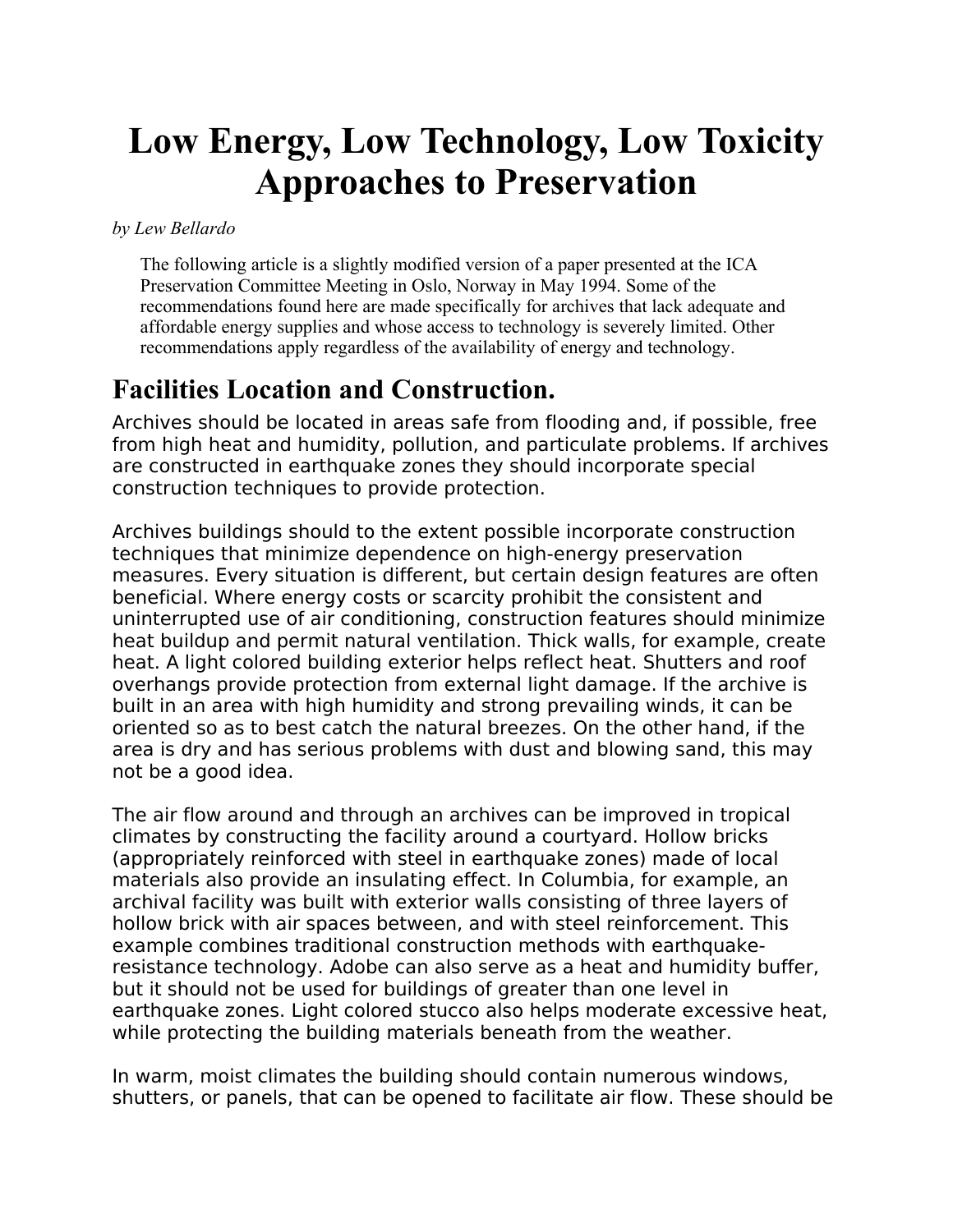recessed and combined with overhanging roofs or awnings to lessen damage from direct light and rain. Of course, it is necessary to cover external openings with fine mesh screens to keep out insects and other pests. In colder climates thick masonry walls, like those in medieval European strong rooms, absorb and release humidity and heat gradually and thus moderate fluctuations inside the building. There should also be an insulating airspace between the thick walls and the external membrane of the building. In the winter the airspace also helps prevent water condensation on cold interior walls.

Underground construction is sometimes a suitable way to save energy in locations that are not subject to flooding. A subterranean location is a low energy solution for maintaining relatively constant temperatures. However, there is a corresponding dependence on electricity for all lighting and for humidity control.

# **Disaster Control.**

Every archives must have a plan for disaster prevention, preparedness, and recovery. The precautionary measures, planning, and response techniques involved with disaster control do not necessarily require huge expenditures for energy consumption or technology; nor need they result in harm to the environment. Disaster control methodology focuses on risk assessment, measures to minimize the likelihood of disaster, the development of a disaster control plan, the creation of a disaster response team and a stock of disaster response supplies and equipment, and a series of carefully rehearsed rapid response techniques and long term recovery actions.

# **Security.**

Good security, of course, is a basic and essential preservation technique. It can involve sophisticated and relatively expensive surveillance cameras and video recording devices, as well as electronic locks, gates, and electronically locking moveable shelving. On the other hand, such traditional methods as secure building construction, limited access to stack areas, bars on windows, traditional locks and gates, and human guards and staff surveillance are strong deterrents to would-be thieves and vandals. Search rooms designed so that staff routinely pass above and around the search area add to the deterrent effect. Such oversight areas exist at the State Archives in Raleigh, North Carolina and at the National Archives in Columbia. Secure masonry construction, battery backed-up security alarms, and human surveillance are not expensive, nor do they require the use of high-tech, high energy, or environmentally harmful methodologies.

# **Fire Detection/Control.**

Fire detection and control systems can involve expensive electronic monitoring equipment and costly, environmentally damaging Halon fire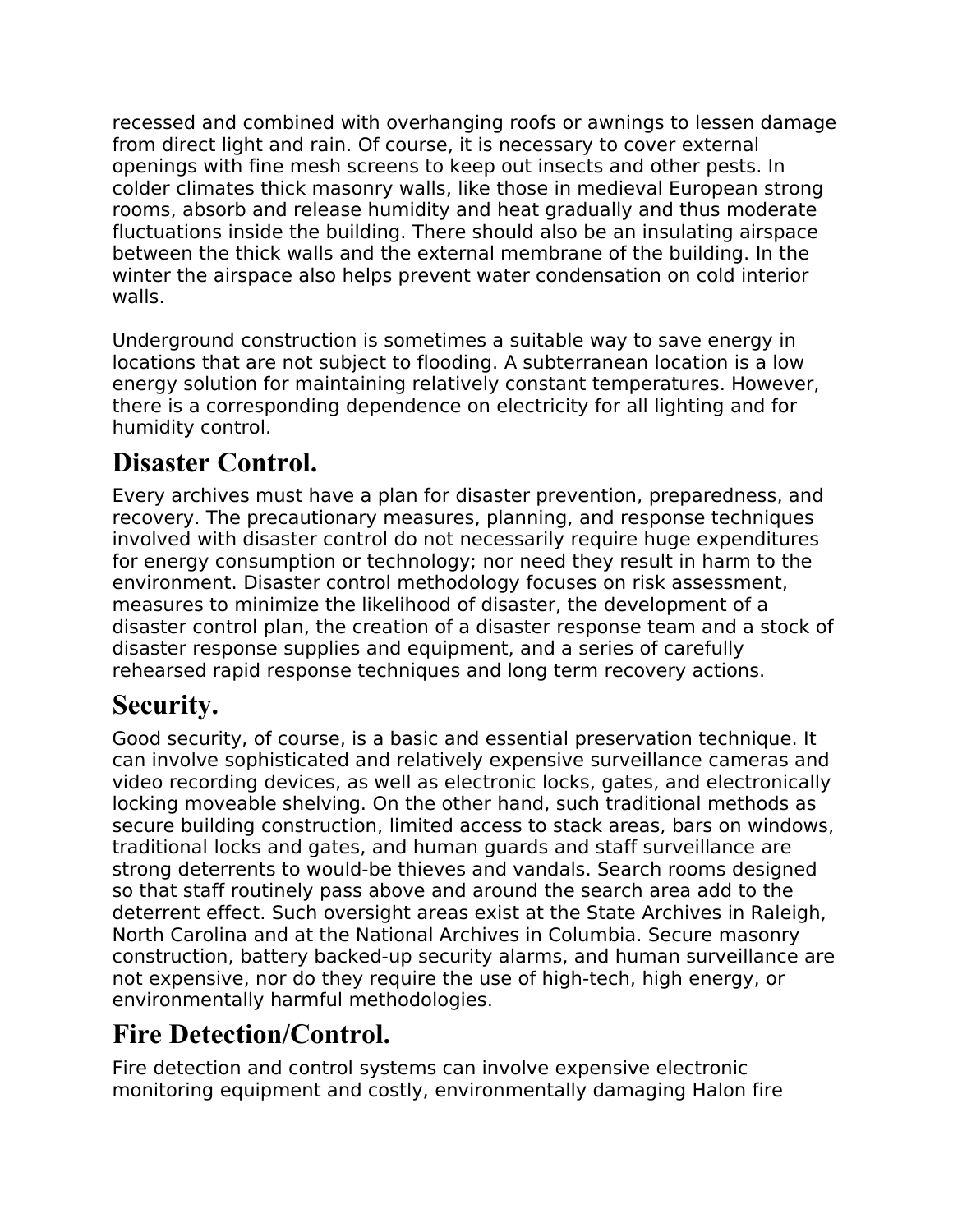suppressant systems. However, low-tech, low energy, and environmentally safer methods are also available. Smoke and heat detectors, sprinklers, hoses, and misting devices require modest amounts of energy and pose no major threat to the environment. Most smoke detectors do contain a radioactive isotope that should be disposed of in conformance with relevant laws and regulations.

Misting-type sprinklers appear to offer an attractive, low energy, and environmentally safe way to suppress fires in film vaults where high-volume sprinklers pose a major threat to the holdings. The misting devices are currently being tested in the United States for their effectiveness in protecting paper-based as well as film-based materials. If they prove effective, they may greatly reduce the amount of water needed to suppress fire, and thus may result in less extensive water damage to holdings. They may also help conserve water, a consideration in areas where water is scarce or costly.

#### **Temperature and Humidity Control.**

Ideally, temperature and humidity conditions should be maintained at relatively constant levels specific to each material or medium type in the holdings. In climates prone to high temperature/high humidity conditions there is an ever-present threat of severe mold infestation. Very powerful, sensitive, and sophisticated climate control systems can maintain a wide range of set points. However, such systems consume great quantities of energy. One of the greatest dangers to records is a sealed building in an energy-starved location. A sealed building with high-tech air conditioning and dehumidification systems that must be turned off frequently to conserve energy is an invitation to a mold infestation disaster. The goal, then, should be to try to achieve acceptable temperature and humidity levels while consuming as little energy as possible and utilizing materials and methods that are as environmentally safe as possible.

Building systems and materials should mitigate fluctuations in temperature and humidity. Insulating materials and construction methods mentioned above (such as adobe, hollow brick, masonry, stucco, etc.) can help decrease and slow down fluctuations in heat and humidity.

Moving air can make the difference between healthy collections and a sick, mold-infested building. Locating the building on a site with fairly constant breezes can be beneficial. Courtyards, protected windows, and stack aisles that line up with natural and artificial airflow are important passive methods for diminishing the dangers associated with moist, dead airspace. Locate intake and exhaust fans along the axis of stack aisles with exhaust fans placed high in the walls. Air intakes should be positioned to pull air that is as pollution free as possible into the building. Intakes should not pull in vehicle exhaust, or smoke or exhaust from nearby structures or the archives building itself. The idea is to exhaust stale air, while pulling fresh air into and through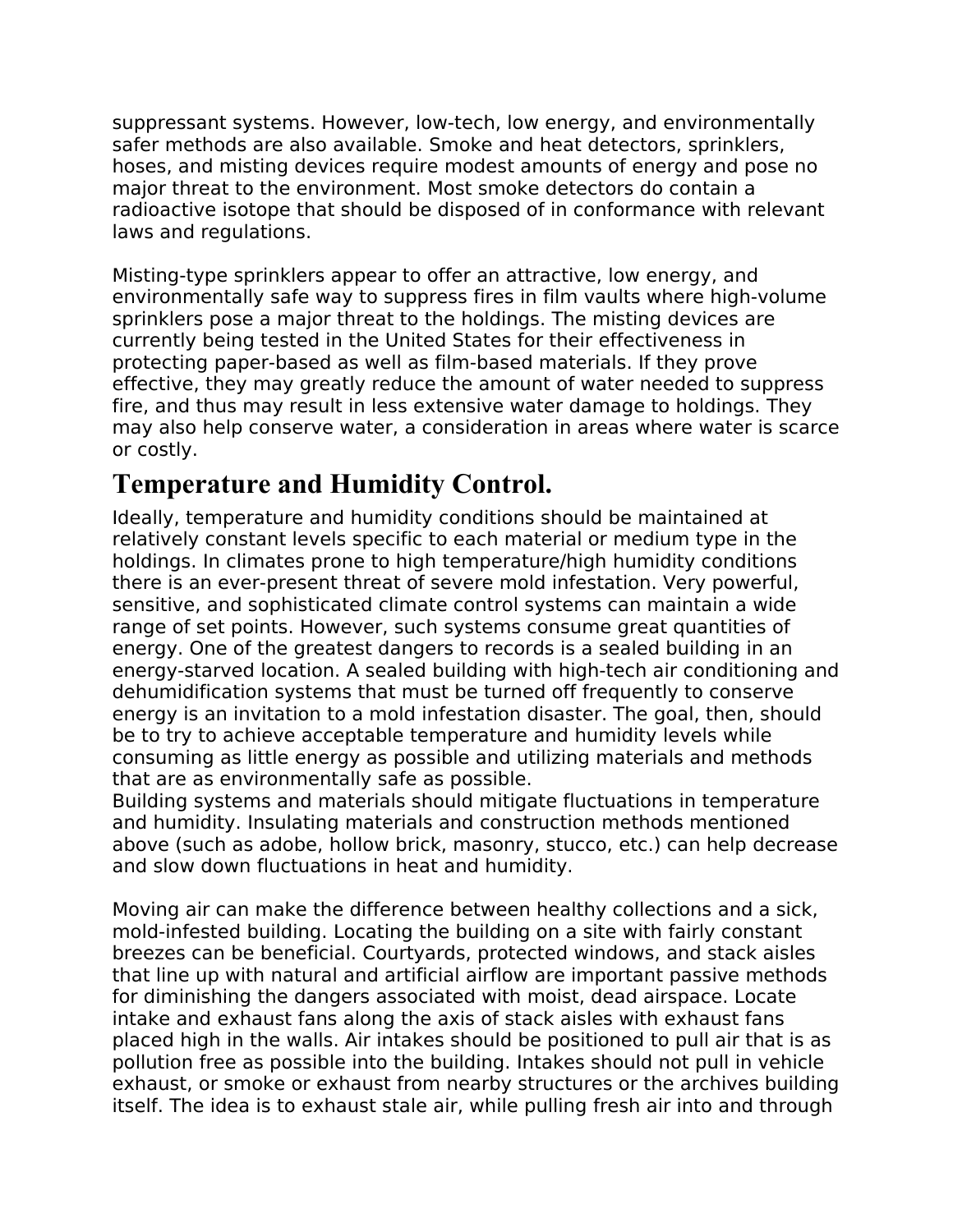the stack areas of the building. Even when conditions outside become so bad as to preclude bringing large quantities of air inside, good air circulation (using fans as needed) within the building is important.

Humidity can also be mitigated during the worst season through the use of fans, dehumidifiers, and desiccants. The latter can be heated periodically and reused. Dehumidifiers use less energy than air conditioners, but do require daily maintenance checks.

Wind and solar energy systems are not low technology, nor are they inexpensive to implement. However, in the future they may provide renewable, environmentally safe, and inexpensive sources of electricity for lighting and temperature and humidity control.

Photographic film-based materials are at risk when stored in high temperature, high humidity environments. In such locations simple household refrigeration and freezer compartments may work for institutions with small holdings. For larger holdings, insulating panels, suck as Bally walls, can be used to create a room within a room. Such an insulated room, together with a desiccant-type air conditioning unit, can provide cool and very low humidity conditions above ground with a modest expenditure of energy.

The housing within which we store archives can be an extremely effective low-energy and low toxicity defense against temperature and humidity fluctuations. Paper or cloth wrappers and papers boxes that completely enclose the records serve as heat and humidity buffers that can moderate fluctuations and absorb moisture that would otherwise be absorbed directly by the holdings. When conditions moderate these protective materials shed their excess heat and moisture into the moving air around them. Archives boxes with pull cords are preferred over those with holes through the box wall, because they more fully protect the records. Multiple layers of paper separated by air pockets are especially helpful. For example, place records within a wrapper or folder that is placed within a closed box that can be placed within a larger closed box.

#### **Particulate and Pollution Protection.**

If the archives already has a central air handling system, particulate filters are available at little cost. Filters should be monitored and changed regularly. Activated carbon pollution filtration material is highly effective, but may be difficult to obtain and monitor in some areas.

Many repositories use external ventilation systems that carry dust and pollution inside. Ideally, the archives should be placed distant from pollution sources. If that is not possible, traditional techniques and materials can mitigate the problems of dust and pollution. In many countries a finely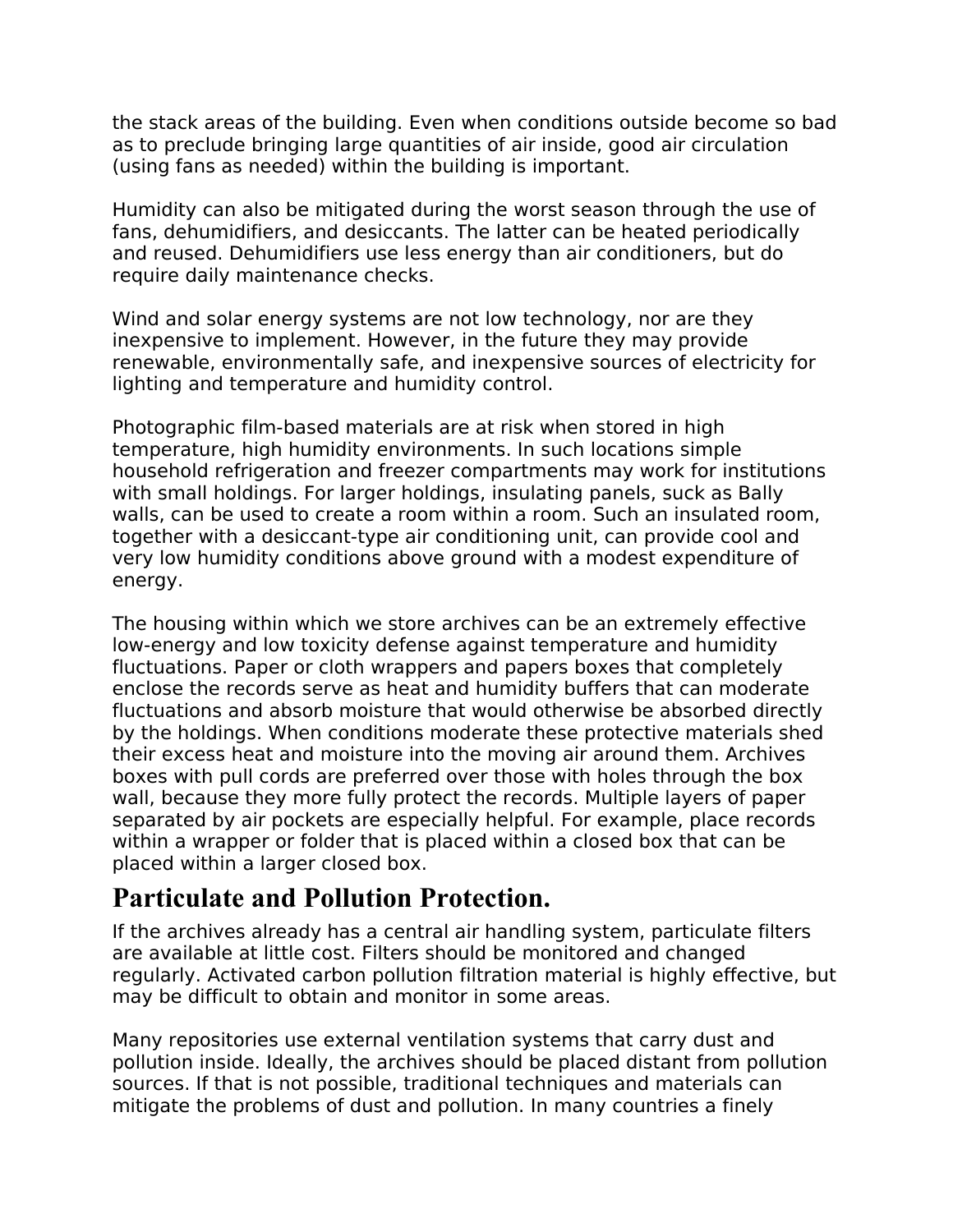woven cloth material is manufactured that can be fastened over windows (curtains, as it were, fastened on all four sides to the wall). These permit air to enter, but eliminate at least much of the dust. In a Costa Rican museum, a visitor noted, for example, that the interior side of such material appeared clean, while the exterior side was extremely dirty, indicating that the cloth was acting as a natural filter. Of course, such makeshift filters should be cleaned or replaced as needed.

Housings, especially paper housings, are the other major protection for the holdings in such circumstances. Wrappers used to protect bundles of records are often found covered with dust and even soot, while the records inside are clean. The worst thing to do in such situations is to remove the wrappers and leave the clean records exposed to dust and pollution. Multiple layers of paper are an excellent protection in situations where filtration systems are deficient. Good paper that meets ANSI or ISO standards for permanence may not be available locally or may not be affordable. If that is the case, custodians should first try to obtain alkaline paper with a calcium carbonate filler. Cigarette paper is available in many countries and generally is alkaline. If alkaline paper cannot be found, it may be necessary to use a low acid or nearly neutral paper (preferably after it has been deacidified in-house) to provide pollution and particulate protection.

# **Light.**

Heavy use of artificial light consumes large amounts of energy and can also increase the heat inside the building. This is true even of relatively energyefficient fluorescent lighting. Moreover, in some areas electricity is frequently rationed, and artificial lighting is at times a luxury. A recently constructed archives building in South America, for example, uses energy efficient underground records storage. However, electricity is rationed, and staff must at times carry their own light into the stack areas.

Sunlight can harm records through its brightness and its ultraviolet radiation. Yet if used with care, it can be used to provide indirect light even in stack areas. First, aisles should be oriented so that light passes through the aisles, and not directly onto records. Second, windows should be deeply recessed, and roofs built with a large overhang so as to require sunlight to enter indirectly. Louvered shutters or blinds can also be used to make the light indirect. Windows can also be covered with ultraviolet filtering material, if it is available. It is also possible to utilize skylights that reflect sunlight off walls covered with paint containing ultraviolet-absorbing pigments, such as white titanium dioxide.

#### **Mold Control.**

If despite our best efforts, a mold infestation breaks out, it is necessary to stabilize the conditions that produced the mold, segregate the infected materials from the remainder of the holdings, and deal with the mold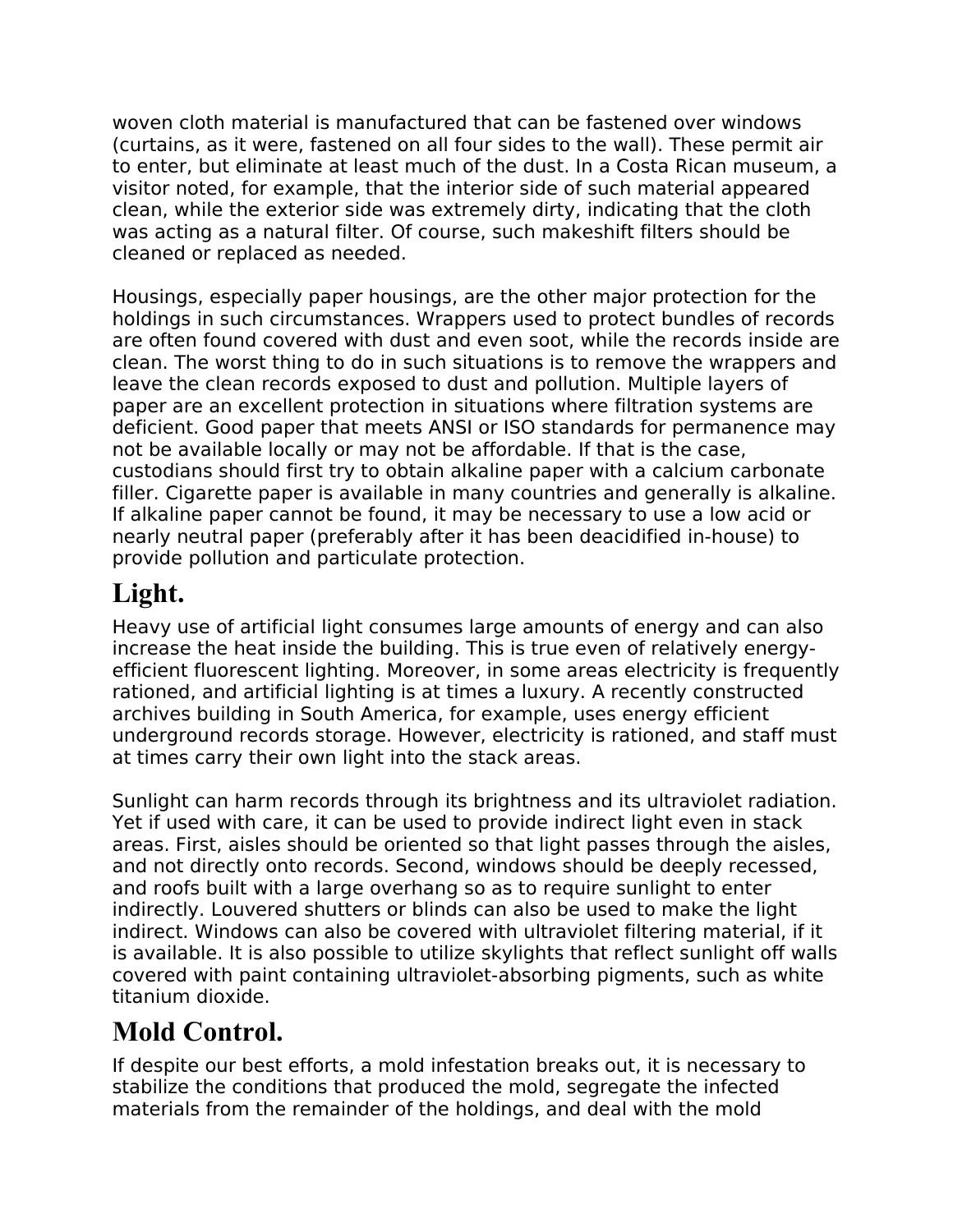infested materials. Stabilizing temperature and humidity is dealt with above. If the shelving has become covered with mold, it should be cleaned. Formerly, it was customary to recommend cleaning with materials containing fungicides. Now, it is generally considered adequate to use the more traditional method of carefully washing the shelving with soap and water.

The infected materials should be removed from the stack areas, and infected housings discarded and replaced. If the records have visible mold on the surface, carefully cleaning them under a fume hood or in a secure area outdoors is now preferred to chemical treatment with thymol or other fumigation techniques. (Mold spores, after all, are everywhere. It is not possible to create a sterile work environment.) Reformatting may also be necessary in cases where the original records are seriously weakened. Staff handling moldy records should wear face masks and gloves and avoid inhaling mold, as it can cause serious health problems.

### **Insect Control.**

Until recently, archival institutions have controlled insects by spraying insecticides regularly in stack areas as a preventive measure, by poisoning the surrounding and underlying soil to keep termites and other cellulose eating insects outside, and by fumigating infected holdings with hazardous chemicals.

More recently, as concerns about toxicity and the environment have grown, the heavy and routine use of broad spectrum insecticides for prevention has come to be seen as an unnecessary expense, and a needless health and environmental hazard. Instead, other more traditional and less hazardous methods have been employed to help prevent and deal with insect infestations. While such chemicals as sulfuryl fluoride (Vikane) may be necessary to deal with actual infestations, the tendency is to use insecticides as a last resort and to see them as a small part of pest control. When dangerous insecticides are used, they should be used with extreme care by personnel trained in their use.

Taken together the full array of pest control activities and practices have come to be called Integrated Pest Management. Good housekeeping, frequent inspection, and other preventive measures are key elements of IPM. Using metal shelving and keeping records off the floor and away from walls makes inspection easier and makes invasion by termites much more difficult. Metal shields can also be placed beneath and extending beyond any structural members that touch the ground or that touch other members that touch the ground. These prevent termites from building protective storage tunnels up into storage areas. Use insect traps to supplement stack inspections.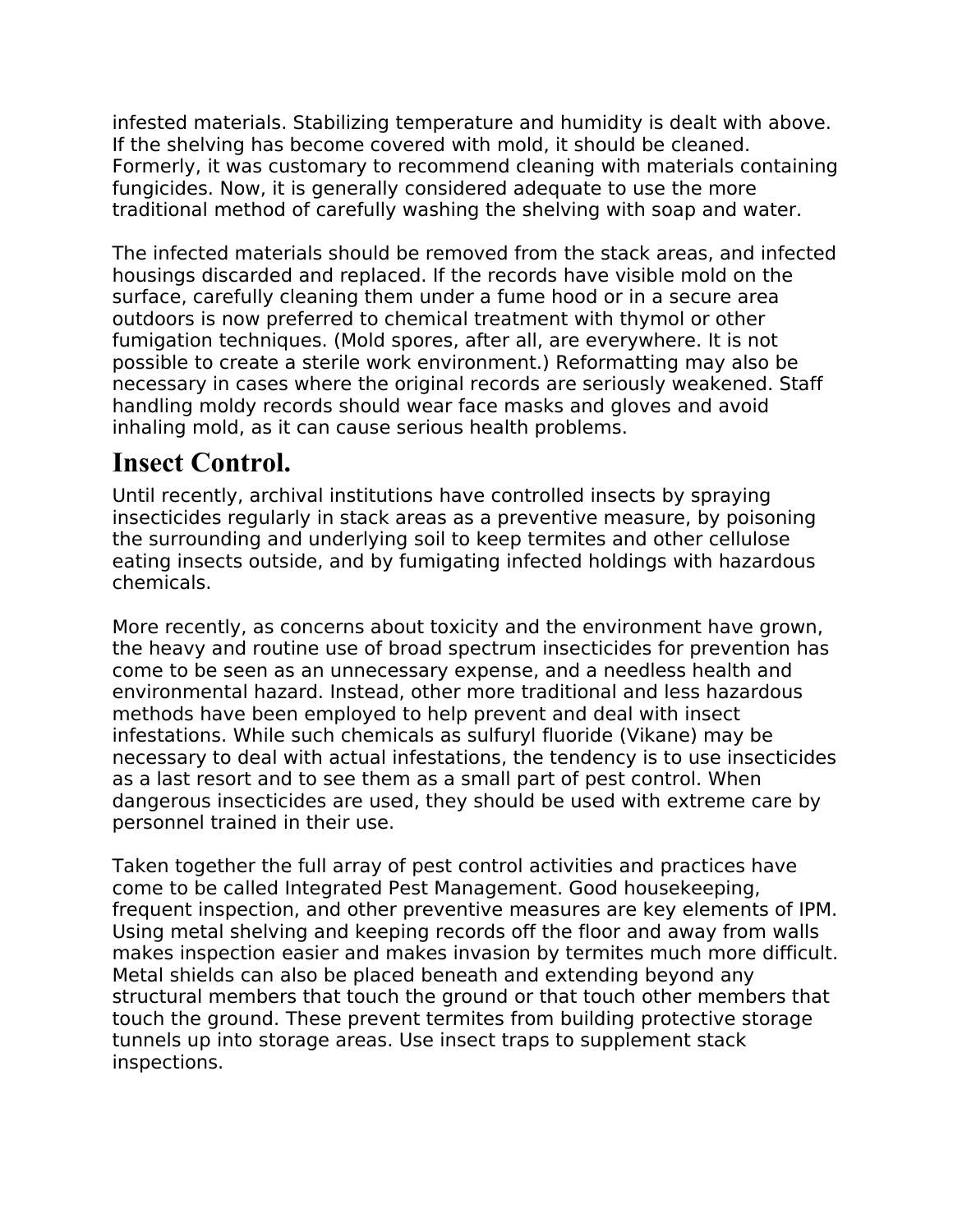In India and China traditional herbs and plants have been used with success as insect repellents. Chinese and Indian conservators have reported at international conferences the use of herbs in small dishes kept on the shelf near stored materials. At worst the use of such herbs is a fairly innocuous measure that may discourage direct contact with the materials. At best, their use is a less toxic way than routine spraying to discourage potential pests. Another potentially useful measure is to plant insect repelling plants around the base of the facility in place of purely ornamental plantings.

In the event that insects are discovered, staff should consult an entomologist to identify the insects and select an insecticide that is specific to the particular pest, and ideally, one that is relatively safe to the larger environment. This approach is superior to exposing staff and the environment to a monthly deluge of broad band insecticides used as a preventive measure.

Until recently there have been no substitutes for using toxic and environmentally harmful chemicals to deal with actual infestations of records. However, freezing has now been found to be effective in destroying many species of insects. Rapid freezing or freeze-thaw cycling appear to get the best results.

Termites are another matter. In many areas there is no substitute to treating the soil with highly toxic chemicals. Recent research suggests other, less toxic approaches that interfere with the breeding and feeding cycles of termites may soon be available, but these methods are still experimental.

# **Handling.**

Improper handling by staff and researchers poses a great danger to holdings. This problem can best be minimized by establishing policies on proper handling, by supplying devices and equipment for the safe transport and research room use of records, and by educating staff and researchers in proper handling techniques. There is nothing particularly high tech about these approaches, and certainly they pose no threat to people or to the environment. They do require discipline on a continuing basis.

#### **Exhibition.**

Exhibiting archival materials has become a popular part of most archival programs. There can be significant public benefits from an active exhibit program in the form of increased visibility and even increased resources for the archives. The exhibited items may even benefit, because in the course of being exhibited they may receive a condition review, rehousing, and conservation treatment. On the other hand, improper exhibition can result in immediate physical damage and longer term deterioration from exposure to light, pollution, and poor storage conditions. Reasonable care and precautionary measures that do not require massive commitments of energy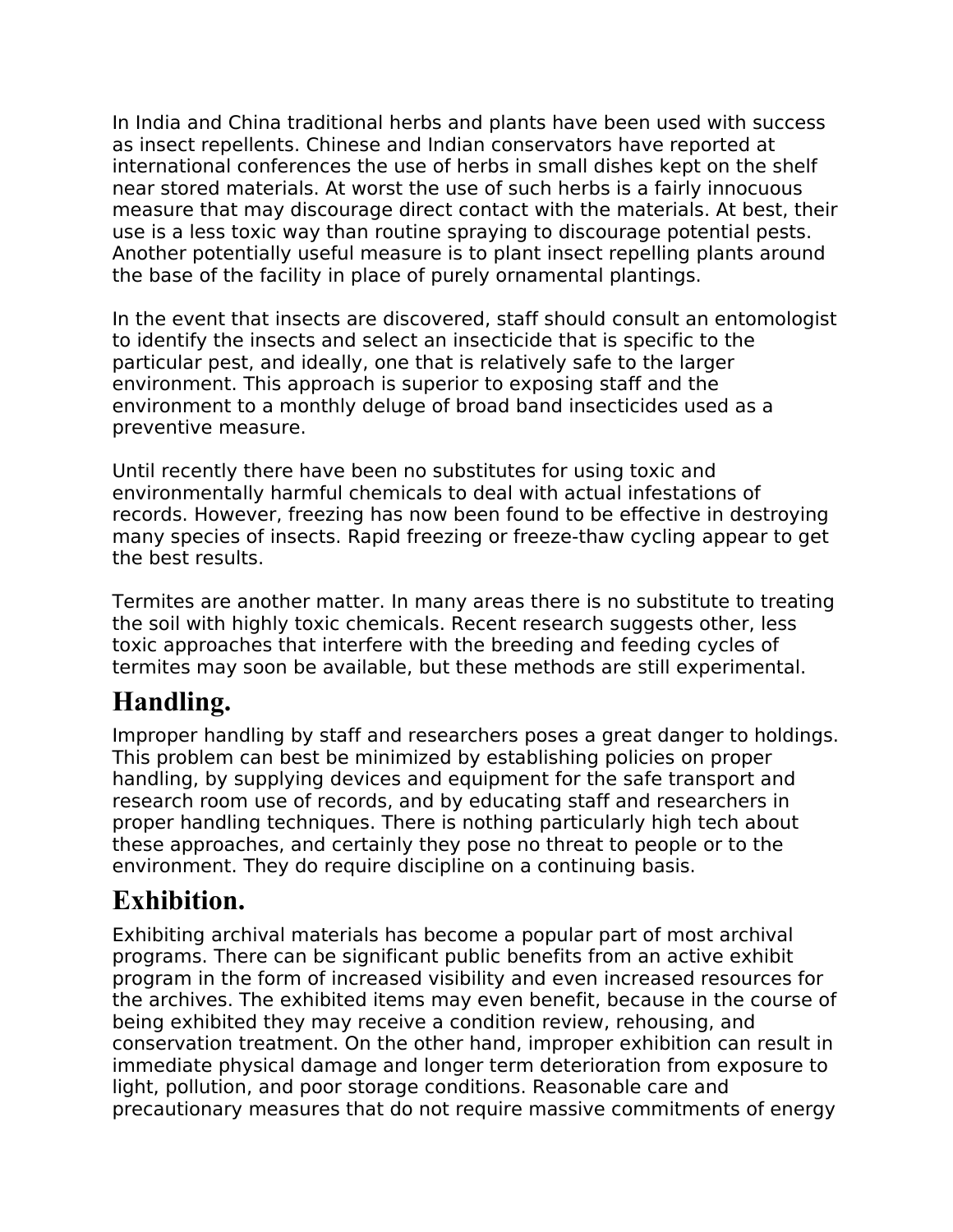and technology, and which are not harmful to the environment, can make short-term exhibition relatively safe for many documents. Some original documents, however, are so vulnerable to damage from exhibition that they should not be exhibited for even brief periods. In such cases, facsimiles should be considered, together with captions that explain to the public the damage that would result from exhibiting the originals. These explanations can serve as a useful educational device.

### **Housings.**

Housings protect our holdings from fluctuations in temperature and humidity, from dust and pollution, and from the hazards of normal handling. Proper housings are not harmful to the environment or to people, and do not require high-energy consumption in their manufacture. In fact, pre-modern papers used for binding board and wrapping paper, as well as for the records themselves, were of good quality and provided good protection to the recorded information they contained.

The problems posed by modern acidic papers are well-known. A few points should be made, however. First, newer alkaline papers are gradually being introduced in some developing countries. Alkaline processes have come into widespread use in developed countries because they can be less expensive than acidic processes, and because they are less harmful to the environment.

Second, in areas where alkaline paper is not available, an alkaline reserve can be added to regular paper, which can then be used to wrap archival holdings. This approach, which has been used in some countries, is laborintensive, but the tradeoff between technology and labor may be acceptable in some areas.

Third, if neither of the above approaches is possible, paper and cloth produced using traditional techniques may be acceptable. For example, untreated, well washed, all-cotton muslin or broadcloth of near-neutral pH may be used to line cardboard boxes or to wrap records.

#### **Treatment.**

Polyester film, ultrasonic welders, and expensive analytic equipment are not widely available in many areas of the world. However, many valuable, nontoxic, and low energy methods and supplies are available. Aqueous deacidification can be performed anywhere in the world. So can surface cleaning and repair with traditional starch adhesives and traditional quality papers. Much can be accomplished with simple tools and supplies, including pH testing kits. In this, as in so much in preservation, the one essential ingredient is adequate training of staff.